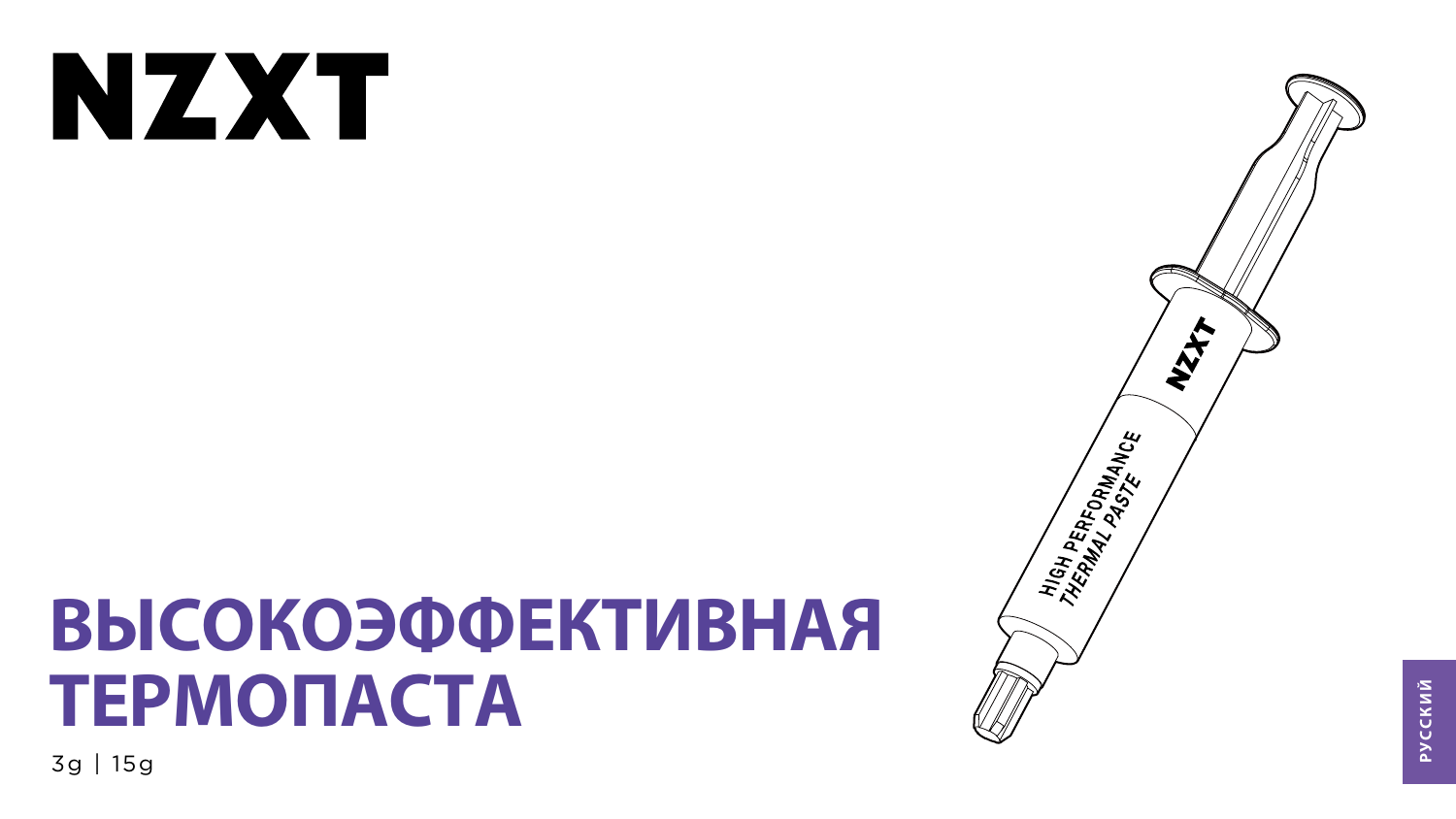

# 





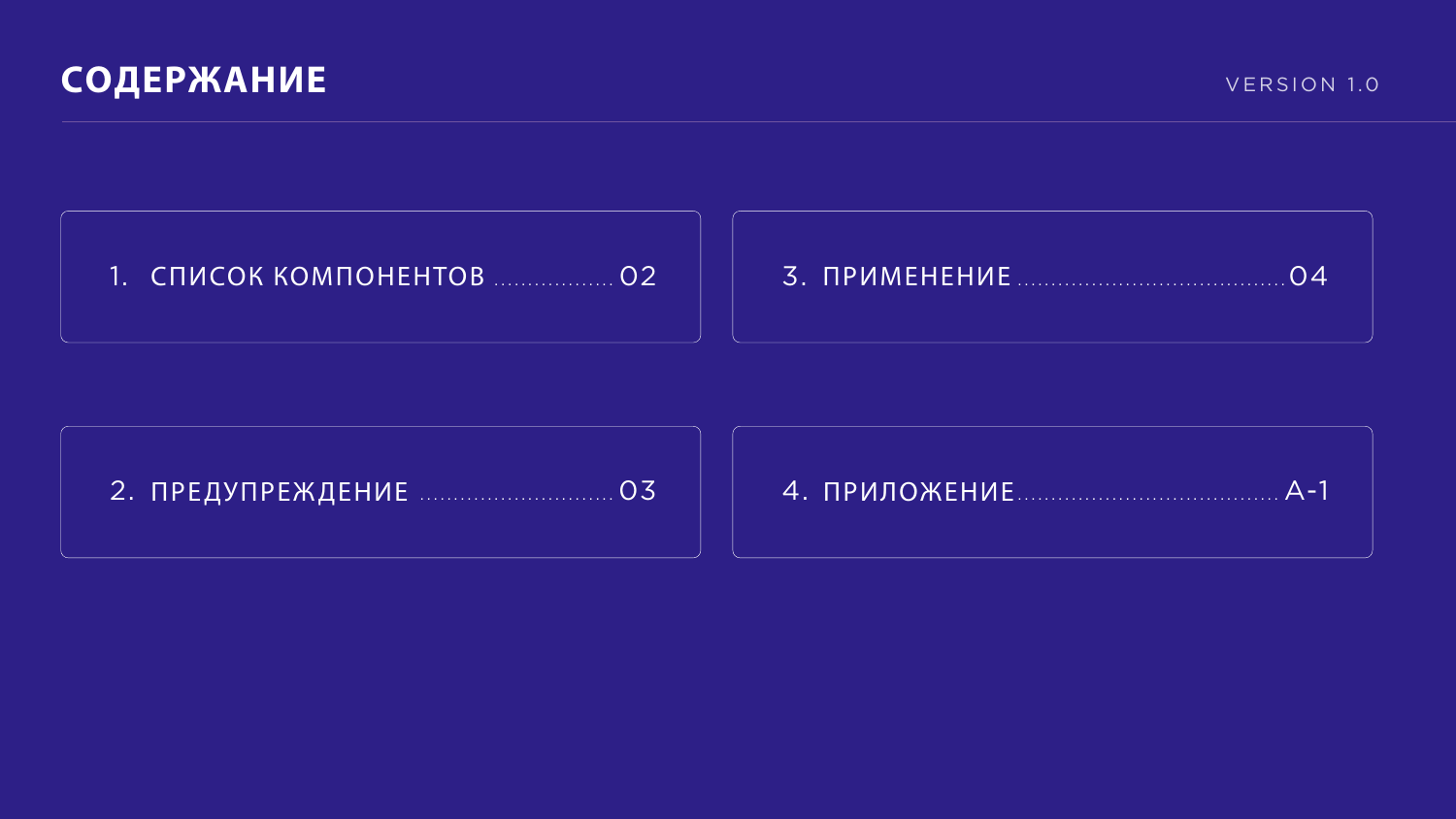# <span id="page-2-0"></span>1. СПИСОК КОМПОНЕНТОВ

#### А. Высокоэффективная термопаста NZXT с аппликатором

 $x1$ 

#### В. Салфетка с пропиткой раствором изопропилового спирта





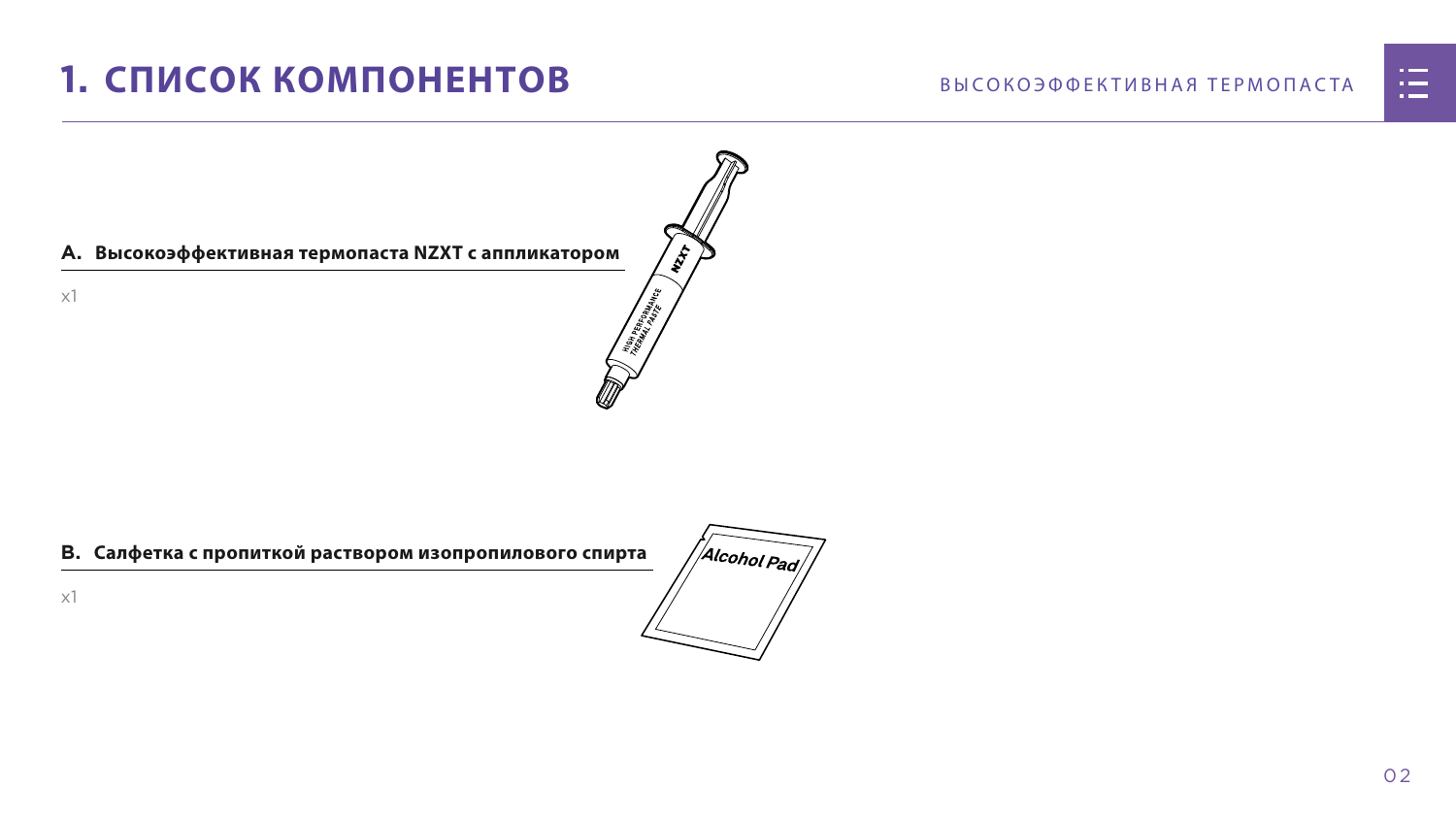03

# <span id="page-3-0"></span>**2. ПРЕДУПРЕЖДЕНИЕ** ВЫСОКОЭФФЕКТИВНАЯ ТЕРМОПАСТА

 **ПРЕДУПРЕЖДЕНИЕ! НЕ ДОПУСКАТЬ ПОПАДАНИЯ ТЕРМОПАСТЫ В РОТ. НЕ ДОПУСКАТЬ КОНТАКТА С КОЖЕЙ И ГЛАЗАМИ. ХРАНИТЬ В НЕДОСТУПНОМ ДЛЯ ДЕТЕЙ И ДОМАШНИХ ЖИВОТНЫХ МЕСТЕ.**

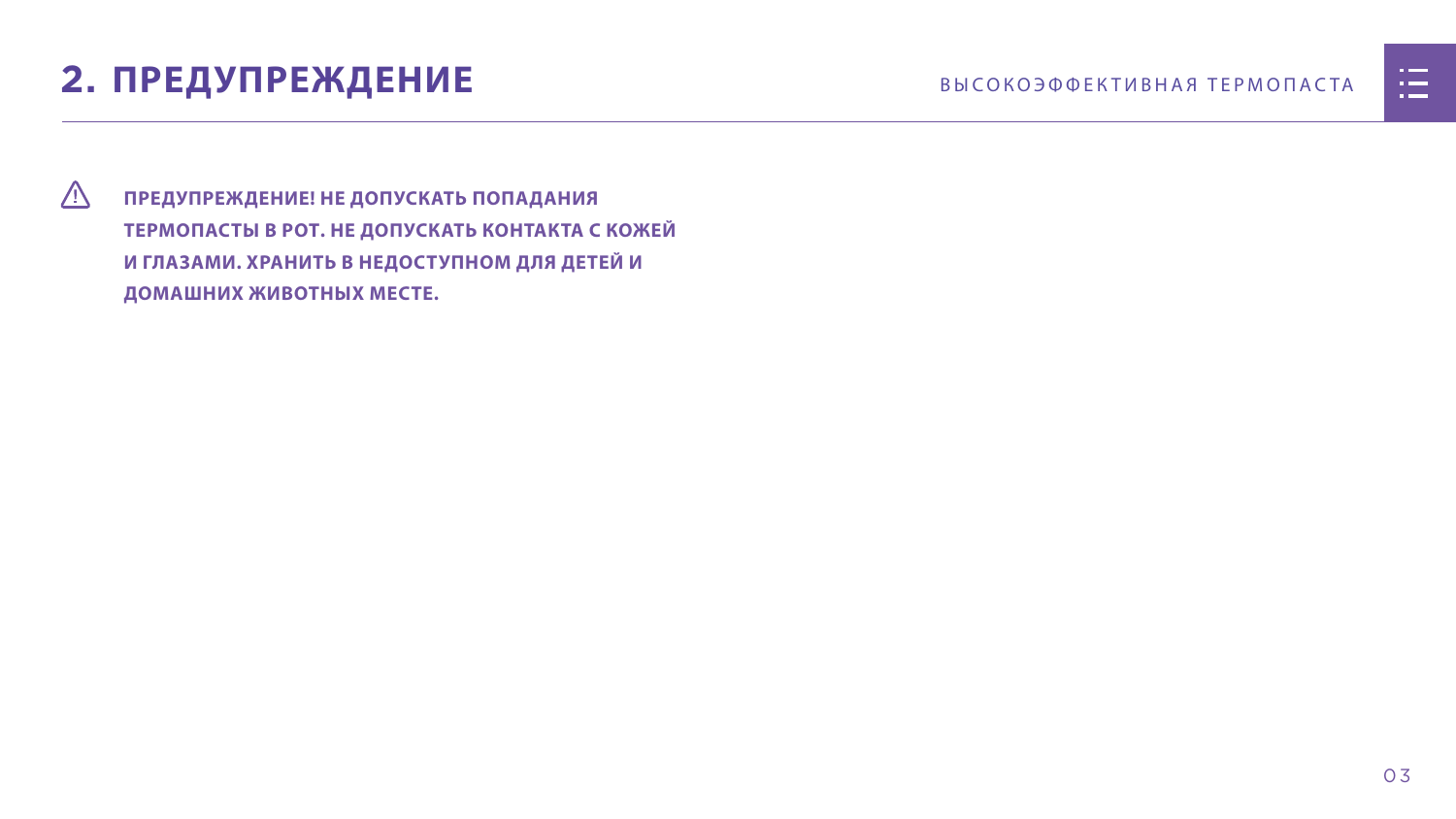# <span id="page-4-0"></span>3. ПРИМЕНЕНИЕ

## **ШАГ1**

Очистить контактные поверхности процессора и кулера с помощью прилагаемой салфетки с изопропиловым спиртом.



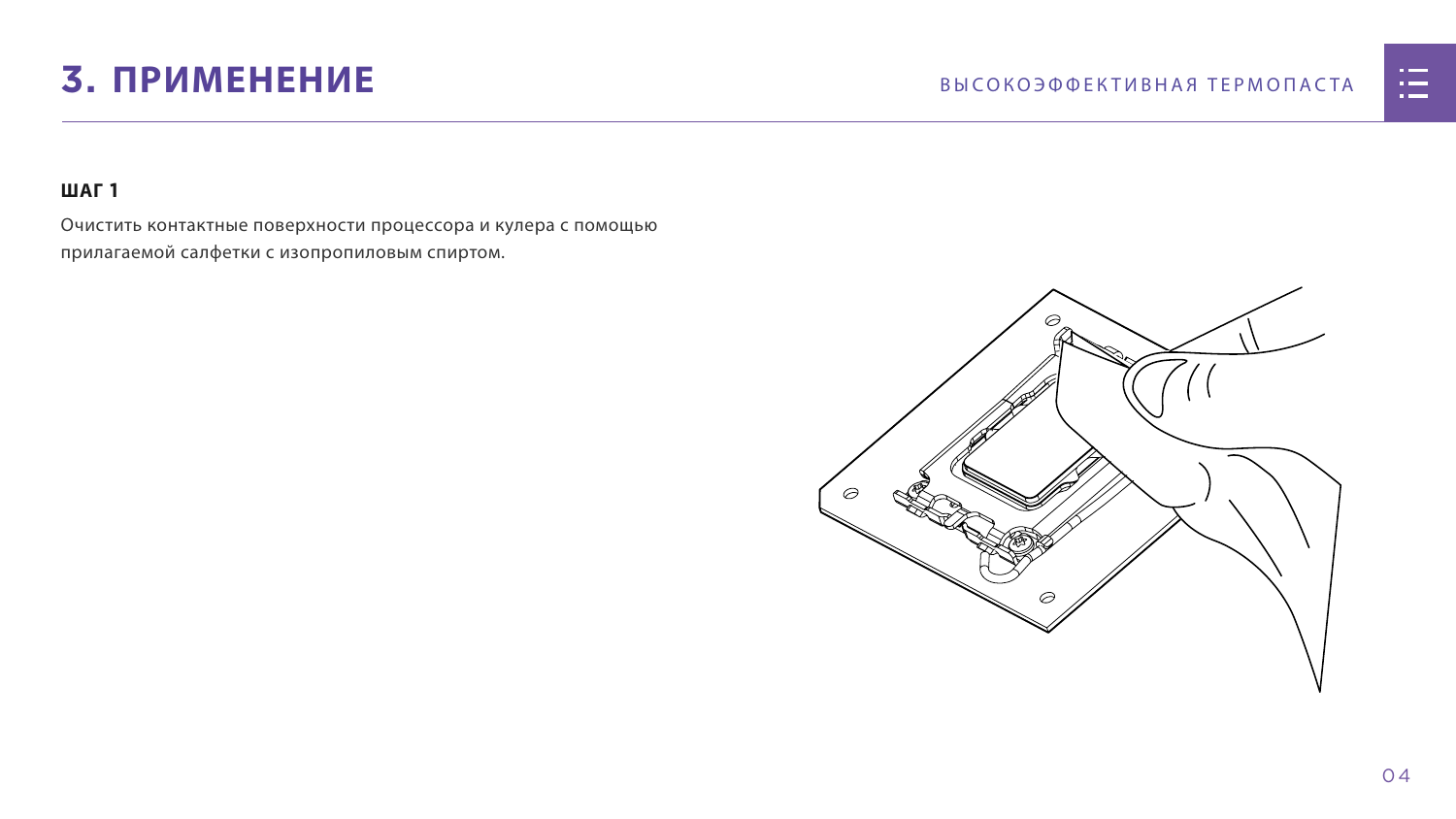0 5

#### **ШАГ 2**

Нанести термопасту на процессор, придерживаясь схемы, соответствующей размеру вашего процессора (см. рисунок). Перед установкой охладителя распределять термопасту вручную не требуется.

# **ПРИМЕНЕНИЕ**

**CPU - 35X35MM** Intel LGA 1200/115x Recommended application : 10mm



**CPU SIZE - 40X40MM** AM4 & Intel LGA 20xx Recommended application : 15mm







**CPU - 68X50.5MM** AMD STR4/sTRX4 Recommended application : 43.68x26.18mm



**CPU - 37.5X45MM** Intel LGA 1700 Recommended application : 25.8mm

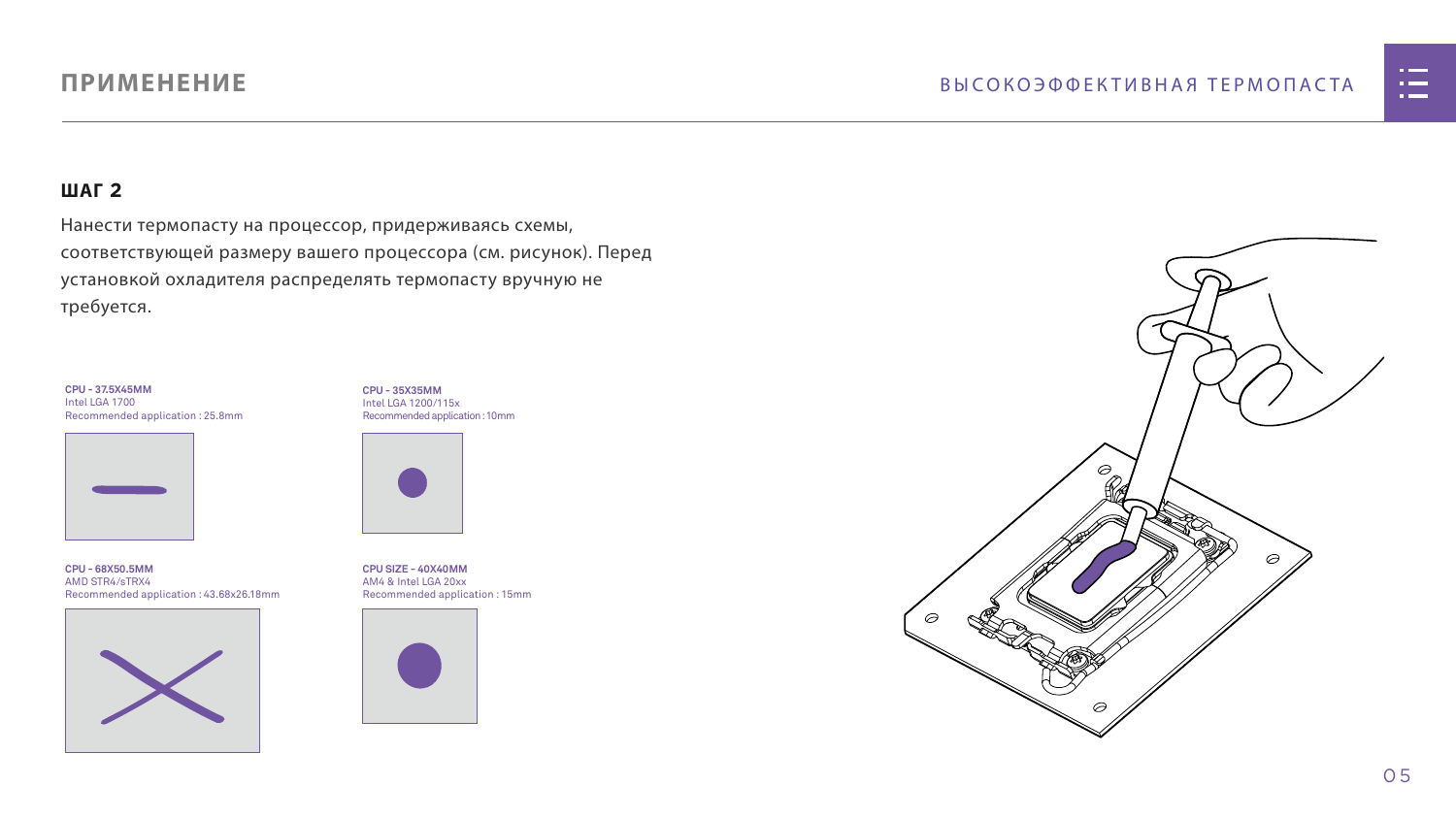# **ПРИМЕНЕНИЕ**

#### **ШАГ 3**

Установить кулер в соответствии с инструкцией компанииизготовителя.

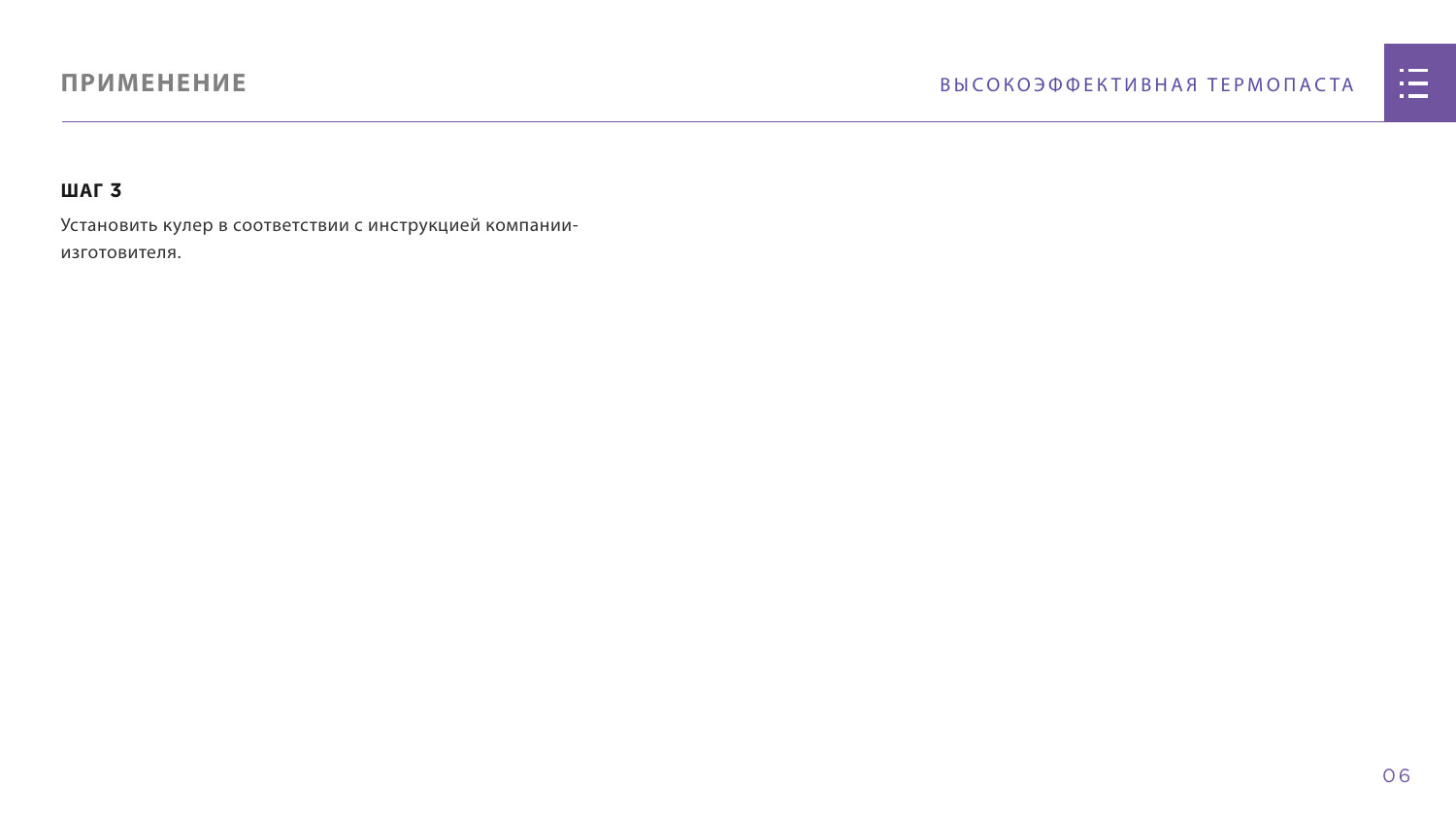

# <span id="page-7-0"></span>**4. ПРИЛОЖЕНИЕ** ВЫСОКОЭФФЕКТИВНАЯ ТЕРМОПАСТА

[4.2 NZXT Global Warranty Policy................................](#page-9-0) A-3

[4.3 Support and Service.......................................................A-9](#page-15-0)



|  | <u>n in de la</u>                                                                                                     |  |
|--|-----------------------------------------------------------------------------------------------------------------------|--|
|  | <u>ra masa</u>                                                                                                        |  |
|  | <u>a shekara ta 1989, a shekara ta 1989, a shekara ta 1989, a shekara ta 1989, a shekara ta 1989, a shekara ta 19</u> |  |
|  |                                                                                                                       |  |
|  |                                                                                                                       |  |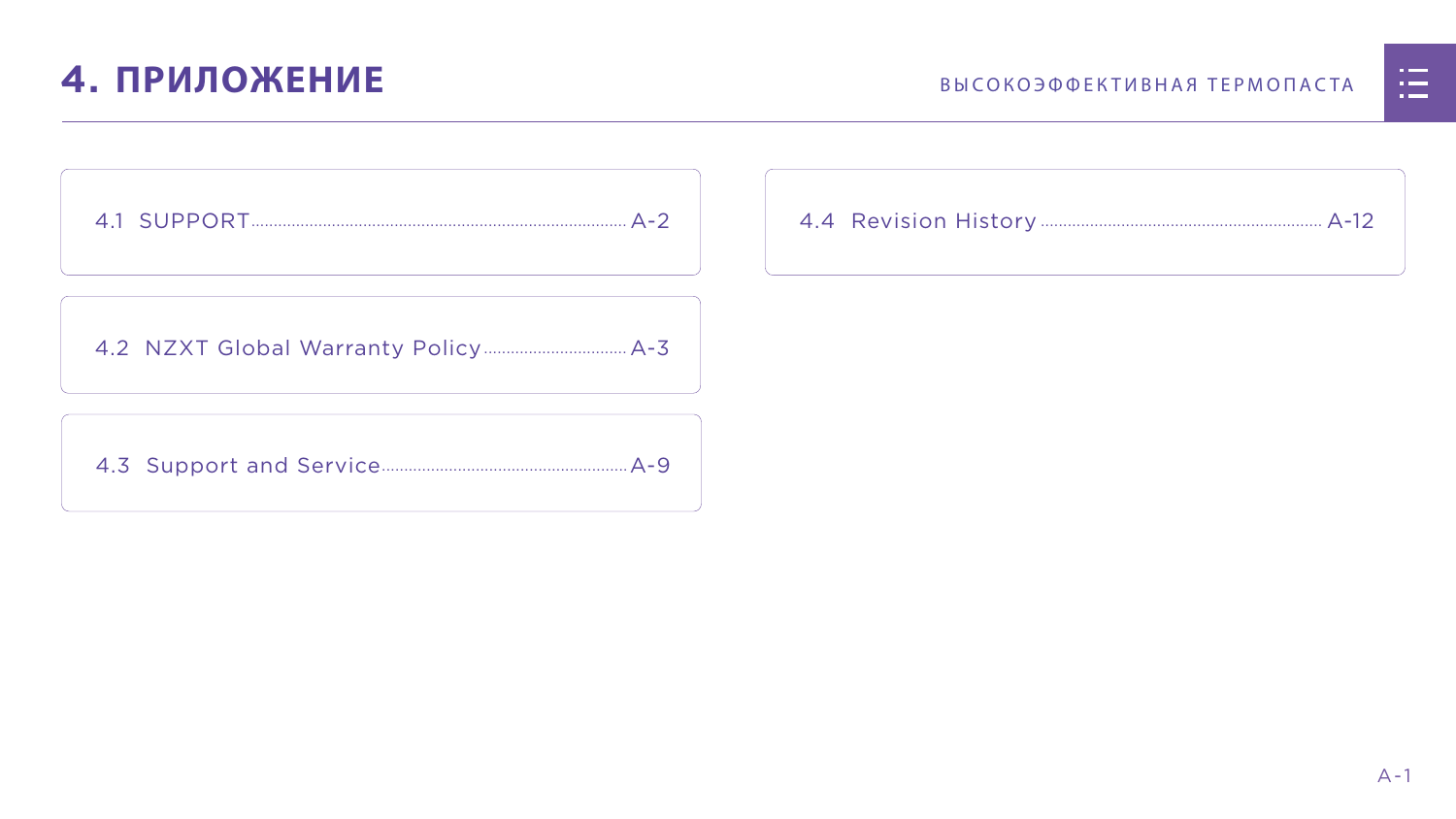

<span id="page-8-0"></span>If you have an issue and you need further help to resolve, please contact us via email at: support@nzxt.com

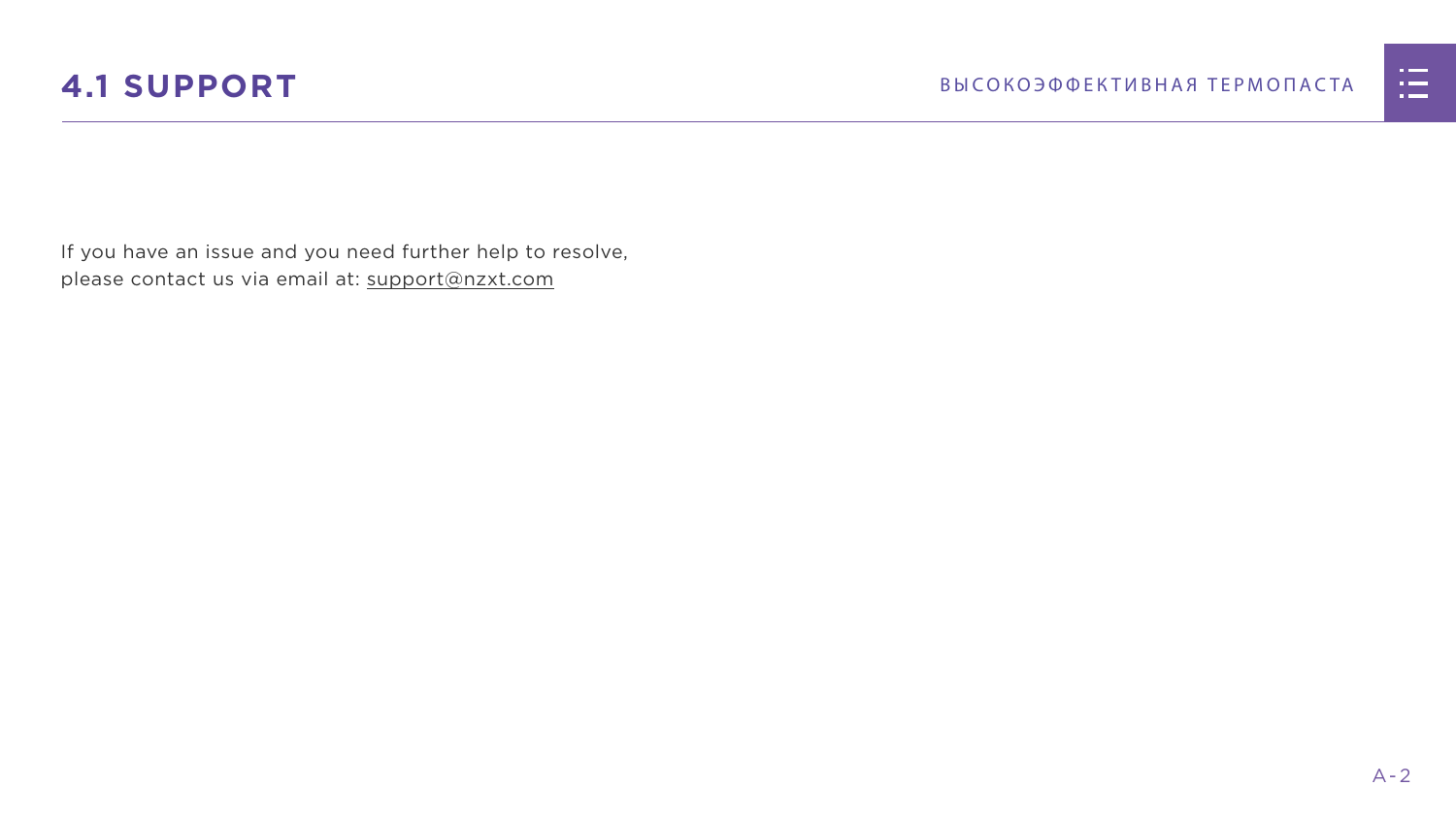



# <span id="page-9-0"></span>**4.2 NZXT GLOBAL WARRANTY POLICY** ВЫСОКОЭФФЕКТИВНАЯ ТЕРМОПАСТА

This NZXT Global Warranty Policy governs the sale of products by NZXT to you.

#### **I. WARRANTY LENGTH**

Any replacement product will be covered under warranty for the remainder of the warranty period or thirty days, whichever is longer. Proof of purchase is required for warranty service.

#### **II. WHO IS PROTECTED**

The Warranty covers only NZXT products purchased by the original consumer.

| <b>NEW NZXT PRODUCT</b>                     | <b>WARRANTY LENGTH FOR PARTS</b>                                       |  |  |
|---------------------------------------------|------------------------------------------------------------------------|--|--|
| <b>Computer Cases</b>                       | 2 Years                                                                |  |  |
| <b>Temperature Meters</b>                   | 2 Years                                                                |  |  |
| Fans                                        | 2 Years                                                                |  |  |
| Lighting                                    | 2 Years                                                                |  |  |
| Accessories                                 | 2 Years                                                                |  |  |
| <b>Kraken M Coolers</b>                     | 3 Years                                                                |  |  |
| NZXT Keyboard/Mouse                         | 2 Years                                                                |  |  |
| Headset/Headphone Storage                   | 2 Years                                                                |  |  |
| <b>USB Microphone</b>                       | 2 Years                                                                |  |  |
| Motherboards                                | 3 Years                                                                |  |  |
| <b>Gold Power Supply</b>                    | 10 Years                                                               |  |  |
| Kraken X/X RGB/Z Coolers                    | 6 Years                                                                |  |  |
| Mini ITX Case with PSU, AIO, and Riser Card | 3-year warranty on case, riser card, and AIO. 10-year warranty on PSU. |  |  |

#### **REFURBISHED NZXT PRODUCT WARRANTY LENGTH FOR PARTS**





All NZXT Certified Refurbished Products 1 Years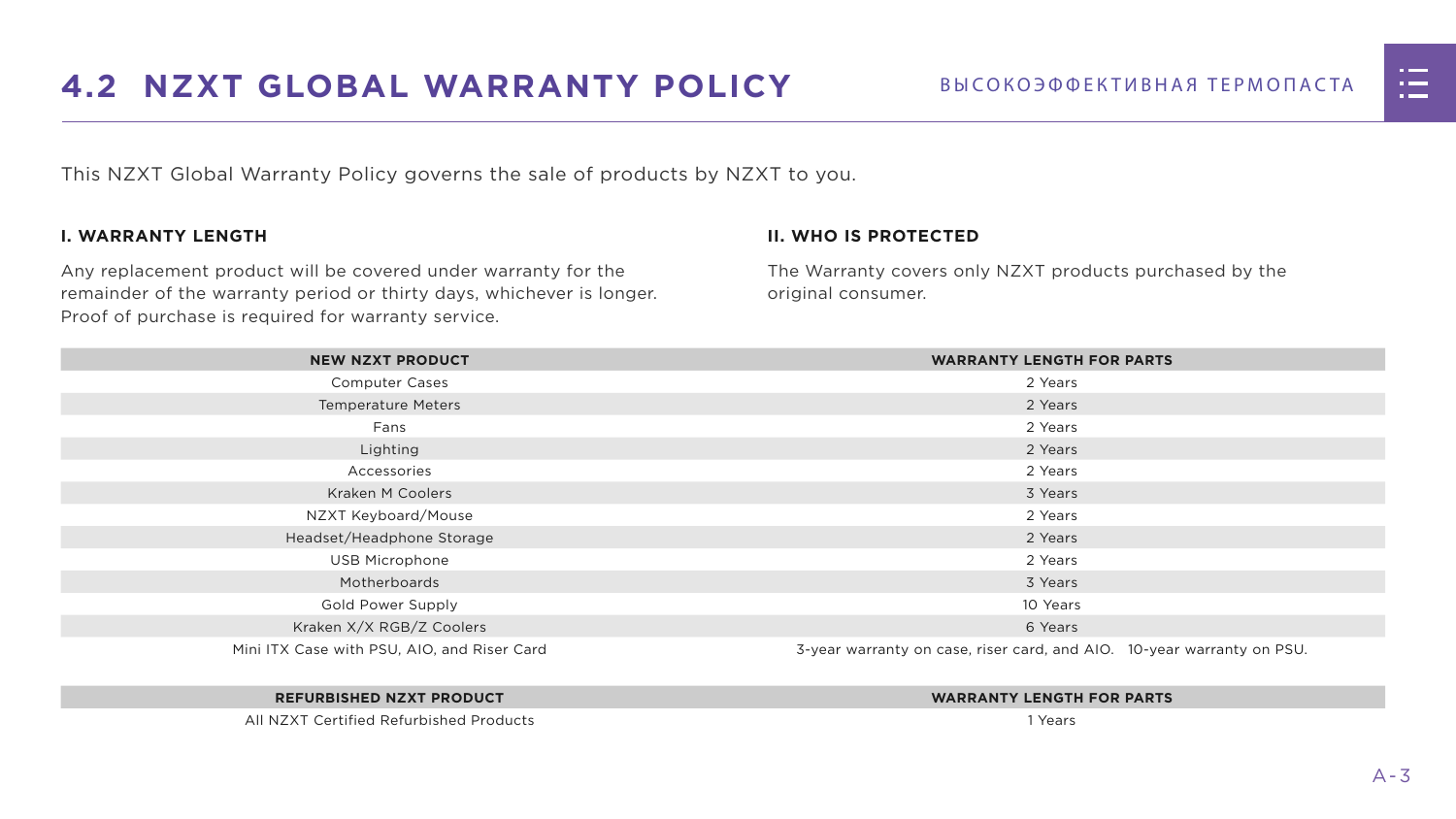#### **III. WHAT IS AND IS NOT COVERED**

Please note that our warranty is not an unconditional guarantee. If the product, in NZXT's reasonable opinion, malfunctions within the warranty period, NZXT will provide you at its sole discretion with a repaired or replacement product, either new or refurbished, with a similar function that is equal or greater in value depending on supply.

Our warranty does not cover the following:

- any product or serial number/warranty sticker modification applied without permission from NZXT;
- any damage that is not a manufacturing defect;
- damage, deterioration or malfunction resulting from: accident, abuse, misuse, neglect, fire, water, lightning, or other acts of nature, unauthorized product modification or failure to follow instructions included with the product;
- improper installation, unauthorized alterations or modifications, or repair or attempted repair by anyone not authorized by NZXT;
- shipping or transport damage (claims must be made with the carrier);
- normal wear and tear.

NZXT does not warrant that this product will meet your requirements. It is your responsibility to determine the suitability of this product for your purpose. For NZXT Store orders, we cover two way return shipping for all exchanges and returns. For all other authorized dealers, NZXT Support does not cover return shipping and only covers one way shipping from NZXT back to the end user for exchanges. Two way expedited shipping is provided for all PSUs covered under the Less Than Three program, indiscriminate of purchase location, provided the location is an approved NZXT reseller.

#### **IV. EXCLUSION OF DAMAGES (DISCLAIMER)**

NZXT's sole obligation and liability under this warranty is limited to the repair or replacement of a defective product with either a new or refurbished product with a similar function that is equal or greater in value at our option. NZXT shall not, in any event, be liable for any incidental or consequential damage, including but not limited to damages resulting from interruption of service and loss of data, business, or for liability in tort relating to this product or resulting from its use or possession.

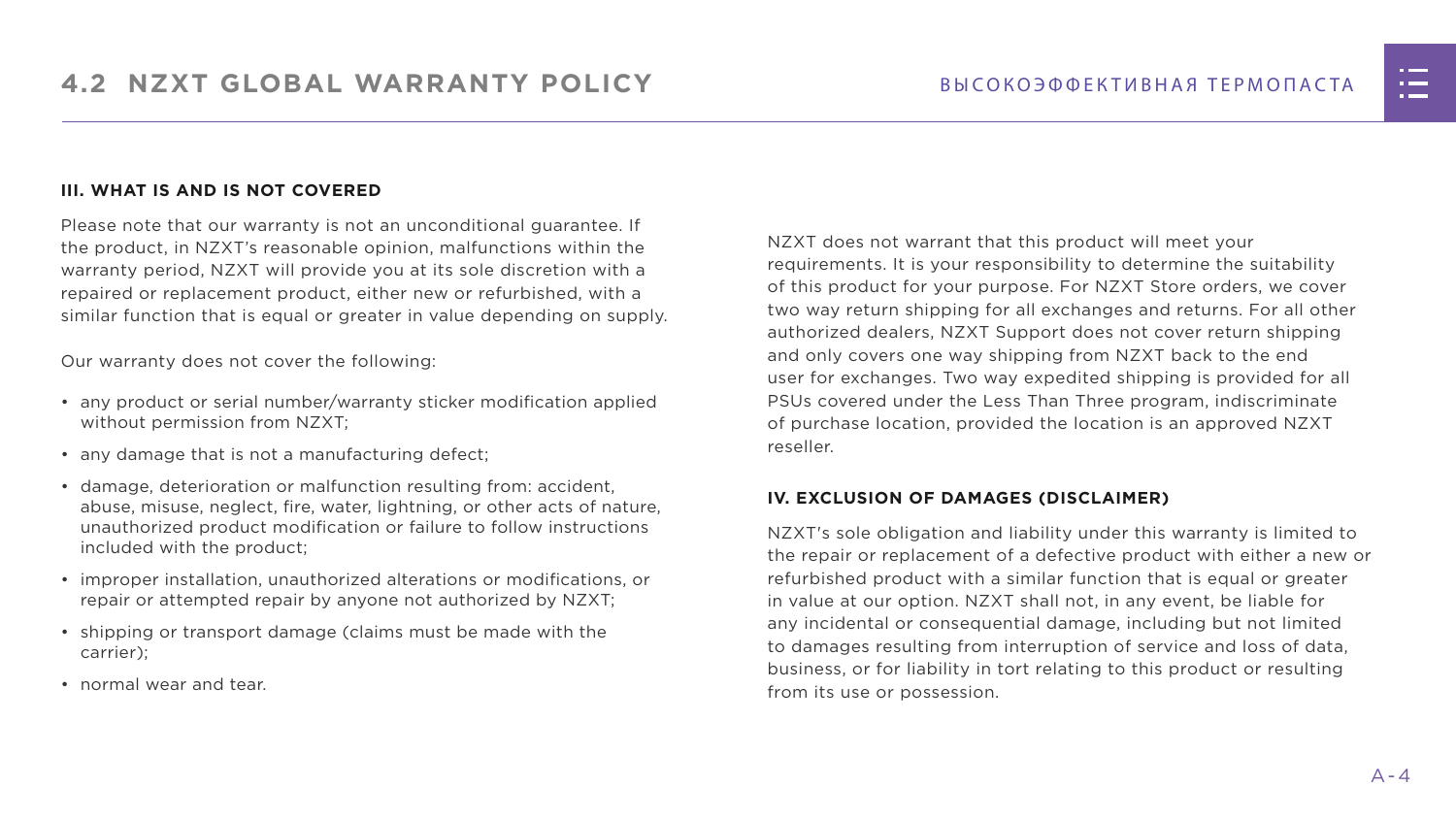#### **V. LIMITATIONS OF IMPLIED WARRANTIEST**

Here are no other warranties, expressed or implied, including but not limited to those of merchantability or fitness for a particular purpose. The duration of implied warranties is limited to the warranty length specified in Paragraph I.

#### **VI. TO OBTAIN TECHNICAL SUPPORT**

If you have already referenced your product owner's manual and still need help, you may contact us by phone at +1 (800) 228-9395, by email at [service@nzxt.com](mailto:service%40nzxt.com?subject=), or visit the NZXT Support site at [nzxt.com/customer-support.](http://nzxt.com/customer-support)

#### **VII. HOW TO OBTAIN A WARRANTY SERVICE FROM NZXT**

To receive a warranty service for your product when purchased

directly from NZXT, you must submit a request via the NZXT Support site outlining the problem. If a technician deems the product defective or requiring testing, you will be required to provide a copy of your proof of purchase, which will enable you to submit a Return Merchandise Authorization "RMA" request.

Once approved, you`ll receive an RMA number, upon which you will be asked to ship the defective item back to NZXT with the RMA number clearly marked or labelled on the package. NZXT recommends that appropriate measures are taken to safeguard the product from damage during shipping.

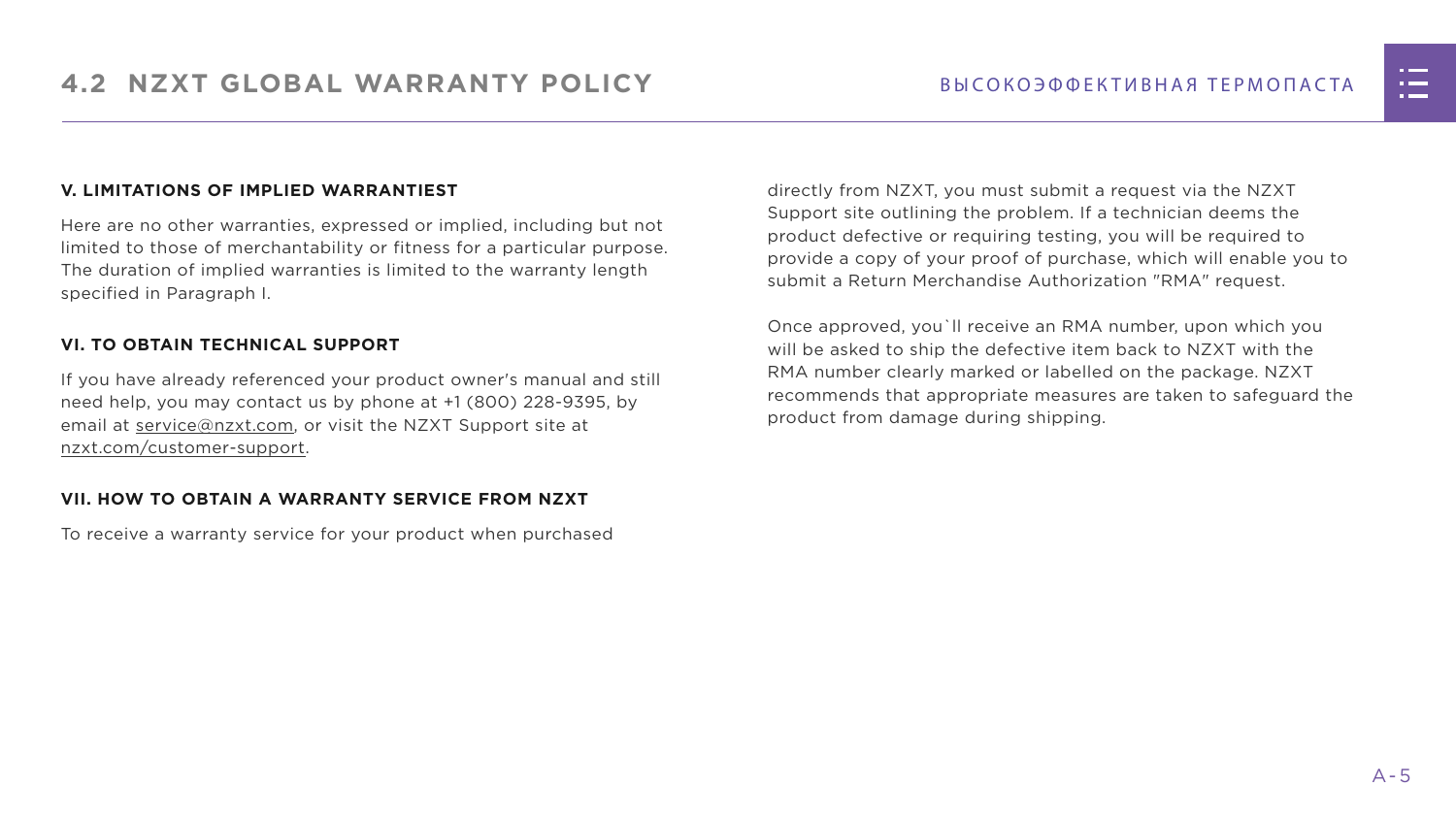#### **VIII. APPLICABLE LAW AND ADDITIONAL LEGAL RIGHTS FOR CONSUMERS**

This warranty gives you specific legal rights. These conditions are governed and construed in accordance with the laws of California (with exception of its conflict of law provisions), and the application of the United Nations Convention of Contracts for the International Sale of Goods is expressly excluded. The non-exclusive jurisdiction of the courts of California is agreed, which means that you may bring a claim to enforce your consumer protection rights in connection with this Global Warranty in the country which you have your habitual residence where you may have additional rights. These rights may vary.

For original consumers who are covered by consumer protection laws or regulations in their country, state, or province of purchase or, if different, their country, state, or province of residence, the benefits conferred by this warranty are in addition to all rights and remedies conveyed by such consumer protection laws and regulations. To the extent that liability under such consumer laws can be limited, NZXT's liability is limited, and its sole option, to repair or replacement, either new or refurbished, with a similar function that is equal or greater in value depending on supply.

#### **In the United Kingdom:**

- For NZXT products sold to customers in the UK, during the expected lifespan of your product your legal rights entitle you to the following:
	- > Up to 30 days: if your goods are faulty, then you can get an immediate refund.
	- > Up to six months: if your goods can't be repaired or replaced, then you're entitled to a full refund, in most cases.
	- > Up to six years: if your goods do not last a reasonable length of time you may be entitled to some money back.
- If the person seeking to rely on the guarantee is not the original consumer, the NZXT Warranty will cover the product in relation to that person provided that they are able to provide proof of the transfer of the benefit of the guarantee from the original consumer.
- The implied warranties under the Consumer Rights Act 2015 says that your goods must be as described, fit for all purposes for which such goods are usually supplied, and of satisfactory quality.

#### **In the EU:**

• If you are a consumer and have your habitual residence in the EU, you additionally enjoy the protection afforded to you by provisions that cannot be derogated from by agreement by virtue of the law where you have your habitual residence.

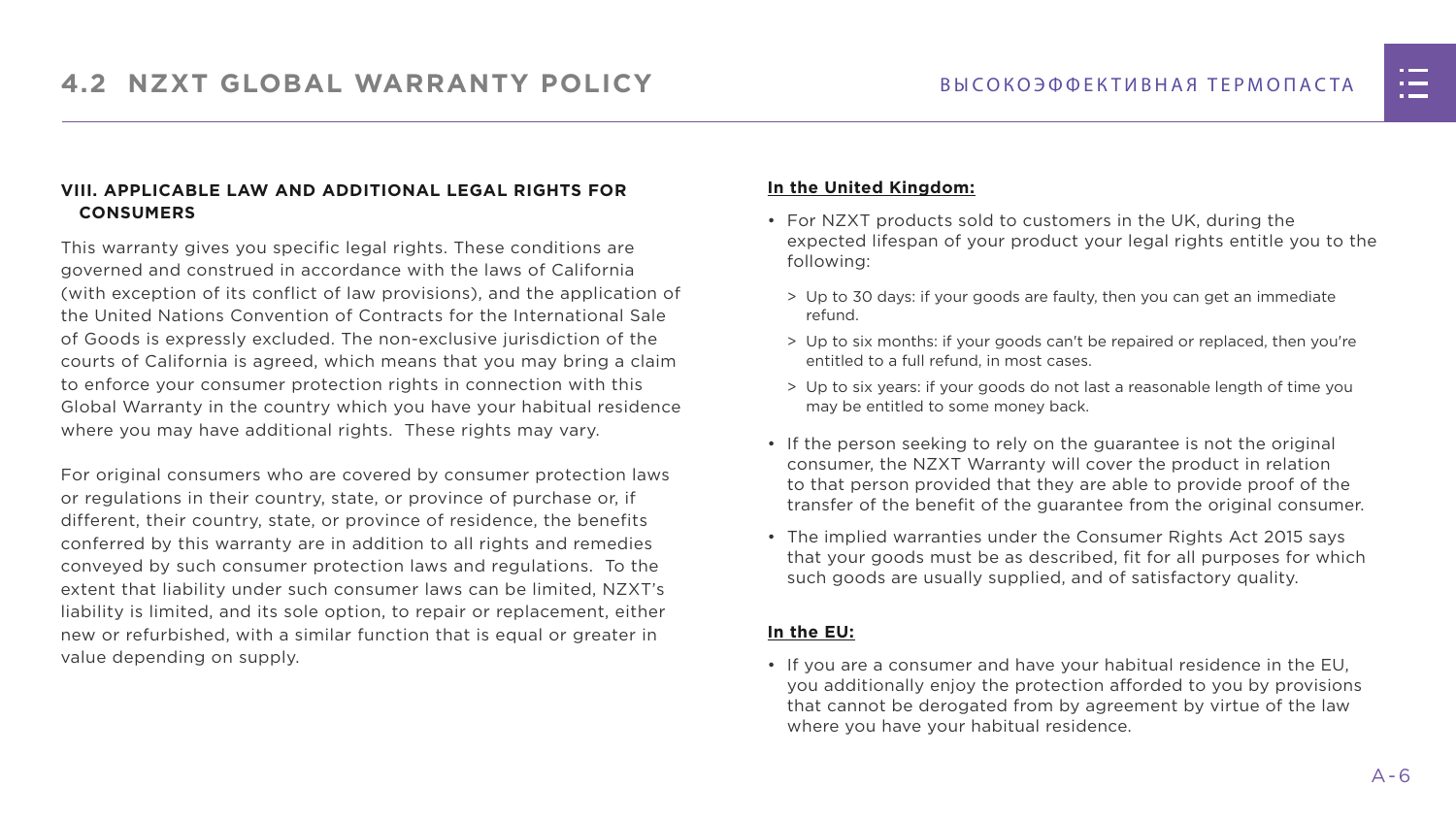#### **IX. WARRANTY SERVICE FROM RESELLERS**

In the event that a warranty service is sought, you must provide proof of purchase (store receipt or invoice) in order to receive the service and if deemed necessary, repair or replacement product.

#### **In North America:**

Within the first 60 days after purchase, please return your product (or for power supplies installed within our enclosures, just the failed power supply) to your dealer or reseller for a replacement. If the product is still within warranty and you can no longer return it to your dealer, please contact NZXT Customer Support (see above) for assistance and instructions. NZXT will not accept returns without prior approval and an RMA number.

#### **In Europe:**

Within the first year after purchase, please return your product (or for power supplies installed within our enclosures, just the failed power supply) to your dealer or reseller for a replacement. If the product is still within warranty and you can no longer return it to your dealer, please contact NZXT Customer Support (see above) for assistance and instructions. NZXT will not accept returns without prior approval.

#### **In Australasia:**

Within the first two years after purchase, please return your product (or for power supplies installed within our enclosures, just the failed power supply) to your dealer or reseller for a replacement. If the product is still within warranty and you can no longer return it to your dealer, please contact NZXT Customer Support (see above) for assistance and instructions. NZXT will not accept returns without prior approval.

The cost of shipping will be borne at the first instance by you; however, if the purchased item is defective, NZXT will reimburse reasonable postage or transportation of costs.

#### **Outside North America, Europe, and Australasia:**

If your product needs to be returned within the warranty period, please contact the retailer or distributor from whom you purchased the product.

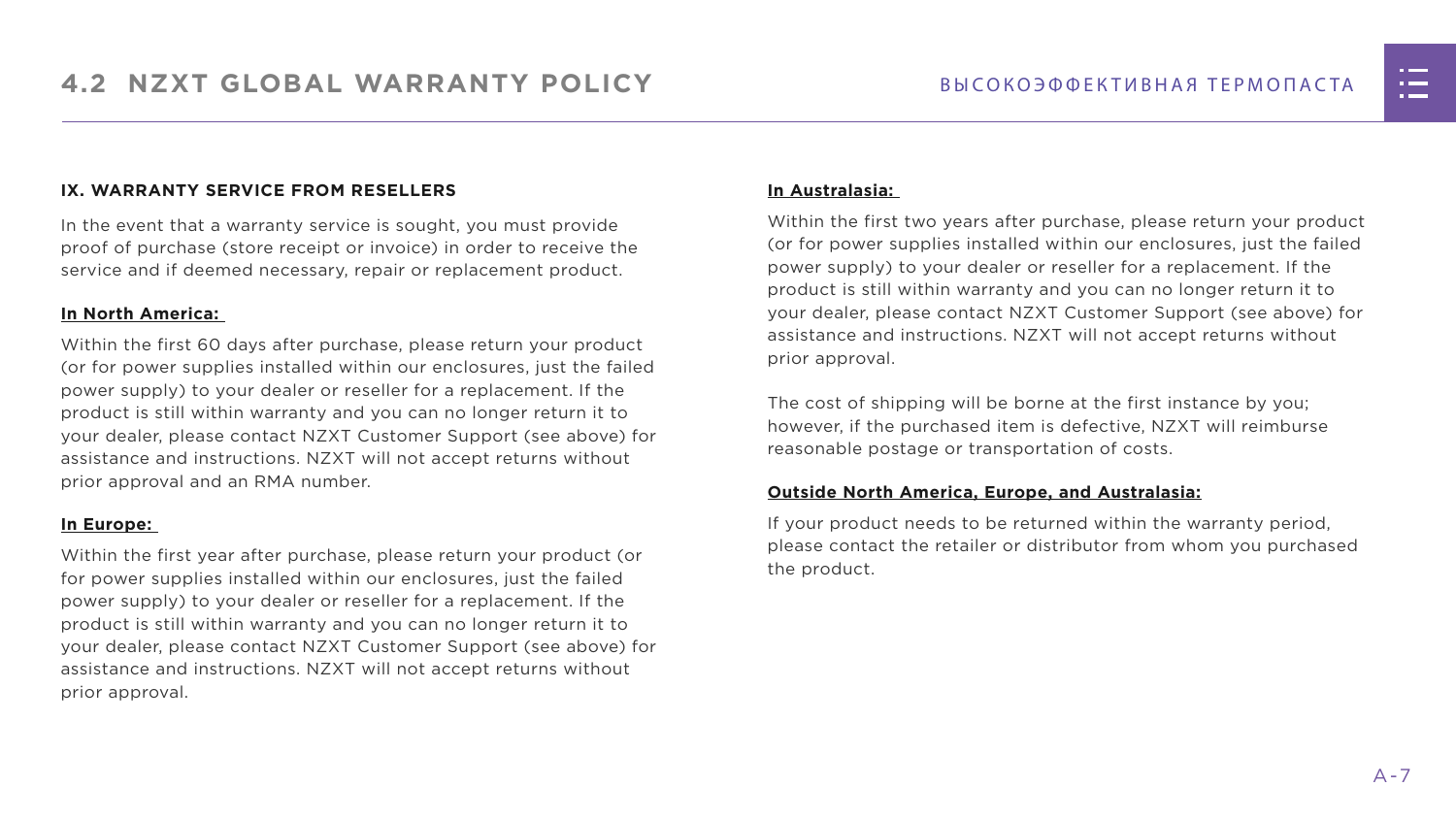#### **X. NZXT.COM STORE RETURNS/EXCHANGE POLICY**

Eligible products under this NZXT Warranty qualify for a full refund or exchange only with an authorized RMA number and if the item is returned to the NZXT.com store inventory within 30 days of purchase. Returns are not allowed beyond 30 days of the purchase date. The NZXT.com Store reserves the right to deny any return or exchange. Refunds will be credited to the original method of payment. To initiate a return, simply submit a request via NZXT support site.

- > Visit [nzxt.com/warranty](http://nzxt.com/warranty) and [support.nzxt.com](http://support.nzxt.com) for information on warranty coverage and service.
- > Visite el sitio Web [nzxt.com/warranty](http://nzxt.com/warranty) y [support.nzxt.com](http://support.nzxt.com) para obtener información sobre la cobertura y el servicio de la garantía.
- > Visitez [nzxt.com/warranty](http://nzxt.com/warranty) et [support.nzxt.com](http://support.nzxt.com) pour les informations de la couverture de la garantie et du service.
- > Informationen zu Geltungsbereich und Service der Garantie finden Sie unter [support.nzxt.com](http://support.nzxt.com) und [nzxt.com/warranty.](http://nzxt.com/warranty)
- > Visitare il sito [nzxt.com/warranty](http://nzxt.com/warranty) e [support.nzxt.com](http://support.nzxt.com) per informazioni sulla copertura e sul servizio della garanzia.
- > Visite [nzxt.com/warranty](http://nzxt.com/warranty) e [support.nzxt.com](http://support.nzxt.com) para obter informações sobre a cobertura da garantia e assistência.
- > Подробную информацию об условиях гарантийного обслуживания см. на веб-сайте [nzxt.com/warranty](http://nzxt.com/warranty) и [support.nzxt.com](http://support.nzxt.com).
- > 제품 보증 범위와 서비스 정보를 확인하시려면 [nzxt.com/warranty](http://nzxt.com/warranty) 또는 [support.](http://support.nzxt.com) [nzxt.com](http://support.nzxt.com) 을 방문해 주시기 바랍니다.
- > 保証範囲およびサービスに関する情報については、[support.nzxt.com](http://support.nzxt.com) と [nzxt.com/](http://nzxt.com/warranty) [warranty](http://nzxt.com/warranty) にアクセスしてください。
- > 请造访 nzxt.com/warranty 和 [support.nzxt.com](http://support.nzxt.com) 了解保修范围和服务的信息。
- > 請訪問 [nzxt.com/warranty](http://nzxt.com/warranty) 和 [support.nzxt.com](http://support.nzxt.com) 了解產品保固範圍和更多服務訊 息。



**NZXT, Inc./** 15736 E. Valley Blvd, City of Industry, CA 91744, USA **NZXT Europe GmbH/** Industriering Ost 66 | 47906 Kempen | Germany +1 (800) 228-9395 / service@nzxt.com / [support@nzxt.com](mailto:support%40nzxt.com?subject=) / NZX[T.com](http://nzxt.com)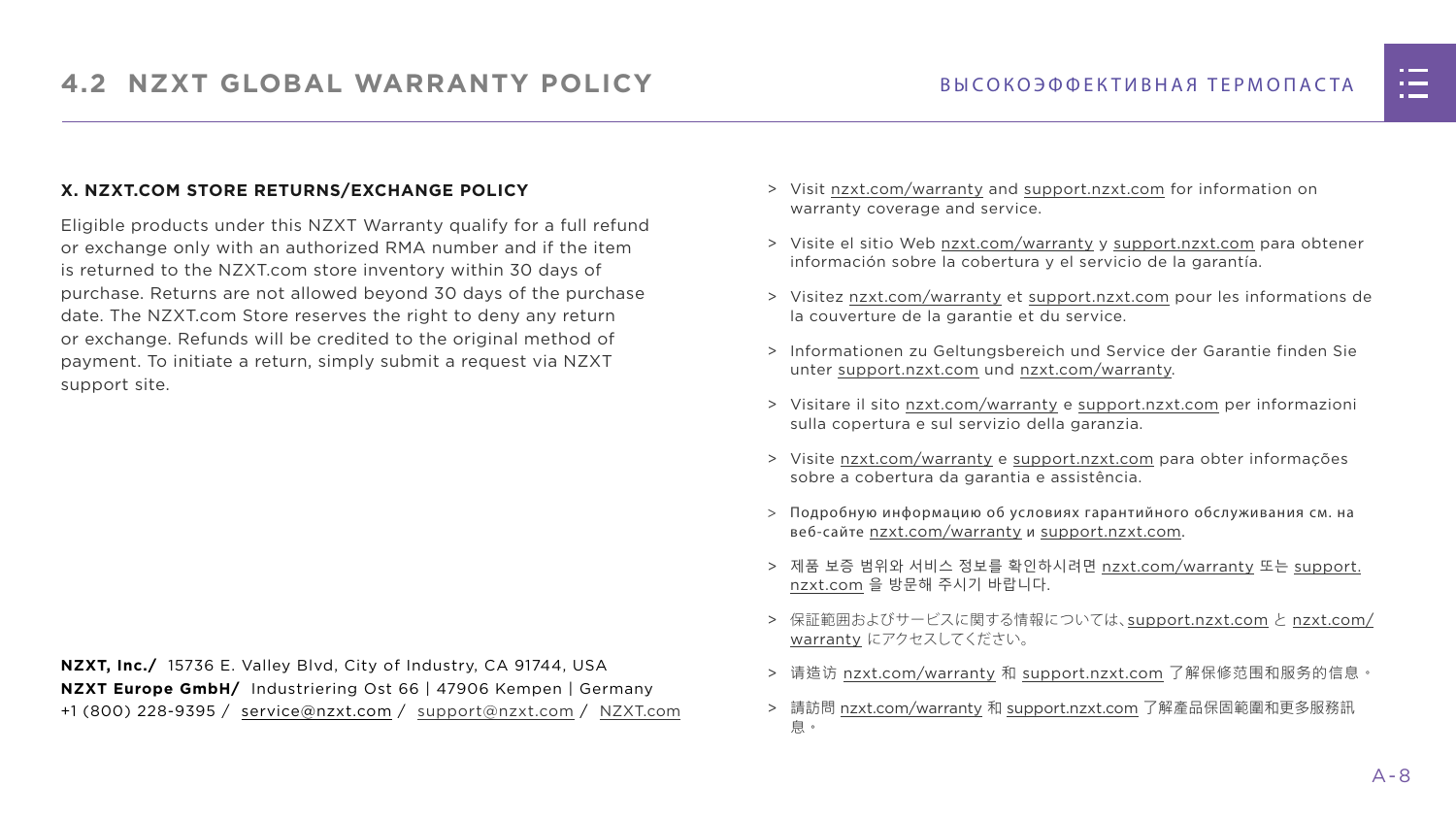

# <span id="page-15-0"></span>**4.3 SUPPORT AND SERVICE** ВЫСОКОЭФФЕКТИВНАЯ ТЕРМОПАСТА

## **SUPPORT AND SERVICE**

If you have any questions or problems with the NZXT product you purchased, please don't hesitate to contact us using our support system. [nzxt.com/customer-support](http://nzxt.com/customer-support)

Please include a detailed explanation of your problem and your proof of purchase. For comments and suggestions, you can e-mail our design team, [designer@nzxt.com.](mailto:designer%40nzxt.com?subject=) Lastly we would like to thank you for your support by purchasing this product.

For more information about NZXT, please visit us online. NZXT Website: NZX[T.com](http://nzxt.com)

## **SOPORTE Y SERVICIO**

Si tiene preguntas o problemas con el producto NZXT que usted compró, no dude en ponerse en contacto con [service@nzxt.com](mailto:service%40nzxt.com?subject=) y suministrar una explicación detallada de su problema así como su prueba de compra. Puede hacer consultas sobre piezas de repuesto en [nzxt.com/customer-support.](http://nzxt.com/customer-support) Para comentarios y sugerencias, escriba un mensaje de correo electrónico a nuestro equipo de diseño: [designer@nzxt.com.](mailto:designer%40nzxt.com?subject=) Gracias por comprar un producto NZXT. Para más información acerca de NZXT, visítenos en línea. Página web de NZXT: NZX[T.com](http://nzxt.com)

### **SUPPORT ET SERVICE**

Si vous avez des questions ou des problèmes avec le produit NZXT que vous avez acheté, n'hésitez pas à contacter service@ nzxt.com avec une description détaillée de votre problème et votre preuve d'achat. Vous pouvez aussi commander des pièces de remplacement auprès [nzxt.com/customer-support.](http://nzxt.com/customer-support) Pour les commentaires et les suggestions, envoyez un email à notre équipe de design, [designer@nzxt.com.](mailto:designer%40nzxt.com?subject=) Merci d'avoir acheté ce produit de NZXT. Pour plus d'informations sur NZXT, visitez notre site Web. Site Web de NZXT : NZX[T.com](http://nzxt.com)

## **KUNDENDIENST UND SERVICE**

Falls Fragen oder Probleme bezüglich Ihres NZXT-Produktes auftreten, wenden Sie sich bitte mit einer detaillierten Problembeschreibung und Ihrem Kaufbeleg an [service@nzxt.](mailto:service%40nzxt.com?subject=) [com](mailto:service%40nzxt.com?subject=).

Ersatzteile können Sie unter [nzxt.com/customer-support](http://nzxt.com/customer-support) anfragen. Kommentare und Anregungen senden Sie bitte per [designer@nzxt.com](mailto:designer%40nzxt.com?subject=) an unser Designteam. Vielen Dank, dass Sie ein NZXT-Produkt erworben haben. Weitere Informationen über NZXT erhalten Sie im Internet. NZXT-Webseite: NZX[T.com](http://nzxt.com)

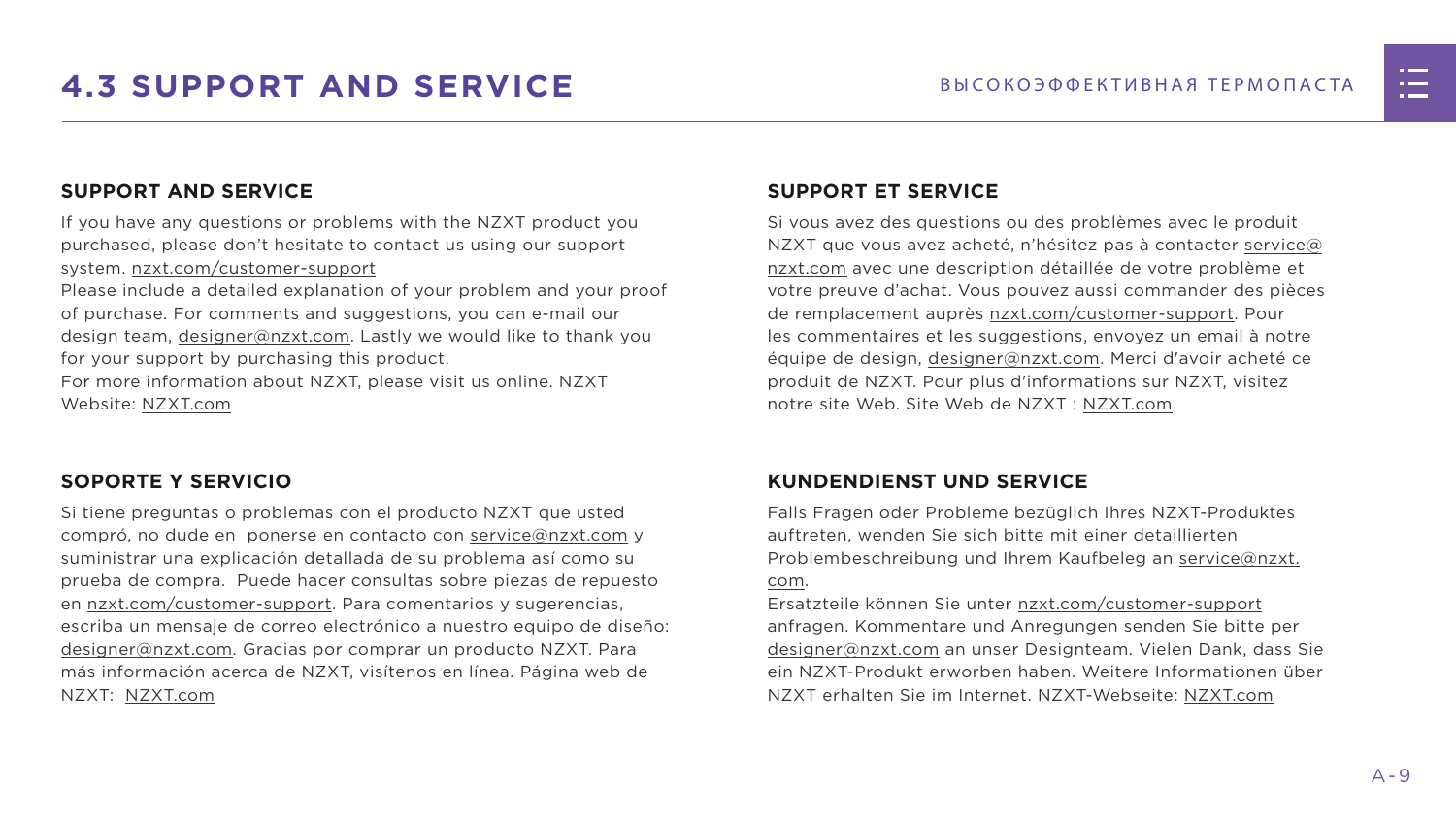## **ASSISTENZA E SERVIZIO**

In caso di dubbi o problemi con il prodotto NZXT acquistato, non esitate a contattarci utilizzando il nostro sistema di assistenza. [nzxt.com/customer-support](http://nzxt.com/customer-support)

Includere una spiegazione dettagliata del problema e la prova di acquisto. Per commenti e suggerimenti, siete pregati di inviare un messaggio al nostro team di progettisti, all'indirizzo: [designer@nzxt.](mailto:designer%40nzxt.com?subject=) [com](mailto:designer%40nzxt.com?subject=). Infine, vogliamo ringraziarvi del vostro supporto con l'acquisto di questo prodotto. Per altre informazioni su NZXT, visitate il nostro sito. Sito NZXT: NZX[T.com](http://nzxt.com)

В случае возникновения вопросов или неисправностей в приобретенных вами продуктах NZXT обращайтесь по адресу: [service@nzxt.com](mailto:service%40nzxt.com?subject=) с подробным описанием проблемы и подтверждением покупки. О наличии запчастей можно узнать, обратившись по адресу: [nzxt.com/customer-support](http://nzxt.com/customer-support). Замечания и предложения отправляйте в адрес нашей группы разработчиков: [designer@nzxt.com](mailto:designer%40nzxt.com?subject=). Благодарим вас

## **ASSISTÊNCIA E MANUTENÇÃO**

Caso tenha questões ou problemas com o produto NZXT adquirido, não hesite em contactar-nos através do endereço [service@nzxt.com](mailto:service%40nzxt.com?subject=) fornecendo a explicação detalhada do seu problema e a prova de compra. Poderá solicitar peças de substituição através do endereço [nzxt.com/customer-support.](http://nzxt.com/customer-support) Para comentários e sugestões, contacte a nossa equipa de design através do endereço de e-mail, [designer@](mailto:designer%40nzxt.com?subject=) [nzxt.com.](mailto:designer%40nzxt.com?subject=) Obrigado por ter adquirido um produto NZXT. Para mais informações acerca da NZXT, visite-nos online. Web site da NZXT: NZX[T.com](http://nzxt.com)

### **СЛУЖБА ПОДДЕРЖКИ И ОБСЛУЖИВАНИЯ**

за покупку продукта NZXT. Более подробная информация о компании NZXT представлена на наших веб-сайтах. Веб-сайт NZXT: NZX[T.com](http://nzxt.com)

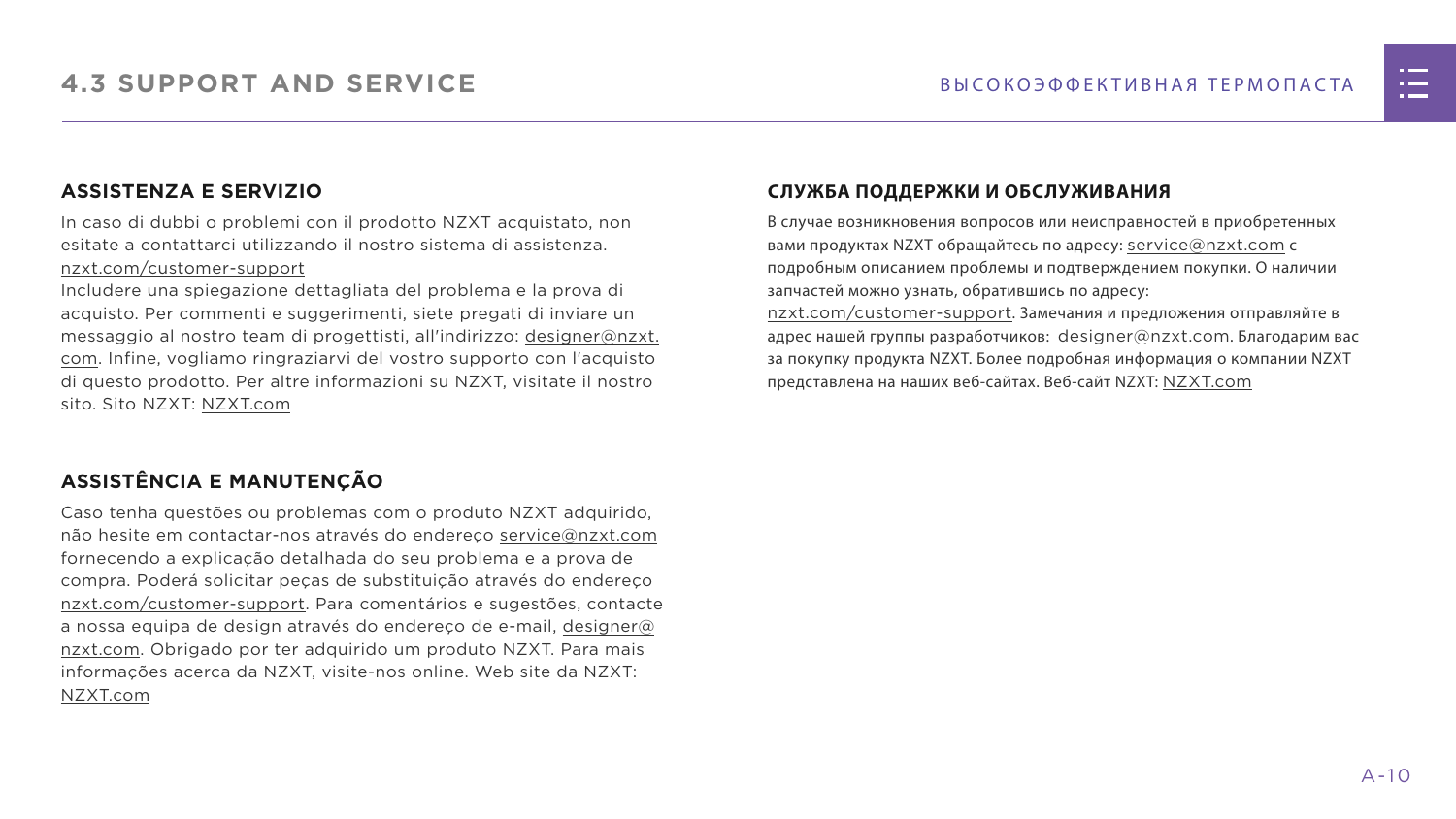

#### **지원 및 서비스**

구입한 NZXT 제품과 관련하여 질문 또는 문제가 있을 경우, 당사의 지원 시스템 ([nzxt.com/customer-support\)](http://nzxt.com/customer-support)을 사용하여 문의하십시오. 문제를 자세히 기술하고 구매 증빙을 제출하십시오. 의견 또는 제안 사항이 잇을 경우 당사 설계 팀에 [designer@nzxt.com](mailto:designer%40nzxt.com?subject=)으로 이메일을 보내십시오. 마지막으로 이 제품을 구입하여 당사를 응원해 주셔서 감사합니다. NZXT에 대해 자세히 알려면 온라인으로 방문하십시오. NZXT 웹사이트: NZX[T.com](http://nzxt.com)

#### **サポートおよびサービス**

購入されましたNZXTの製品に関するご質問または問題は、問題の詳細および購入の証 明を添えて、ご遠慮なく[service@nzxt.com](mailto:service%40nzxt.com?subject=)までご連絡ください。交換部品は [nzxt.com/customer-support](http://nzxt.com/customer-support)までお尋ねください。ご意見およびご提案は弊社設計 チーム、[designer@nzxt.com](mailto:designer%40nzxt.com?subject=) までメールを送信してください。NZXT製品をご購入い ただきましてありがとうございます。 NZXTに関する詳細は、インターネット上のウェブサ イトをご覧ください。NZXT ウェブサイト: NZX[T.com](http://nzxt.com)

#### **支持和服务**

如果有任何疑问或者在使用 NZXT 产品的过程中遇到任何问题,欢迎联络 [service@nzxt.com,](mailto:service%40nzxt.com?subject=)联络时请提供关于问题的详细说明及购买凭证。您可以向 [nzxt.com/customer-support](http://nzxt.com/customer-support) 查询更换部件。如有任何意见或建议,欢迎致信 我们的设计团队,电子邮件地址是 designer@nzxt.com。感谢您购买 NZXT 产品。有关 NZXT 的更多信息,请造访我们的在线网站。NZXT 网站:NZX[T.](http://nzxt.com) [com](http://nzxt.com)

#### **支援和服務**

如果在使用NZXT 產品的過程中有遇到任何問題或疑問, 歡迎聯繫 [service@](mailto:service%40nzxt.com?subject=) [nzxt.com](mailto:service%40nzxt.com?subject=), 並請提供問題的詳細敘述及購買證明。您可以透過 [nzxt.com/](http://nzxt.com/customer-support) [customer-support](http://nzxt.com/customer-support) 查詢更換部件。如有任何意見或建議,歡迎來信與設計團隊 聯繫 designer@nzxt.com。最後,感謝您購買 NZXT 產品。有關 NZXT 的更 多信息,請訪問我們的網站。NZXT 網站: NZXT.com